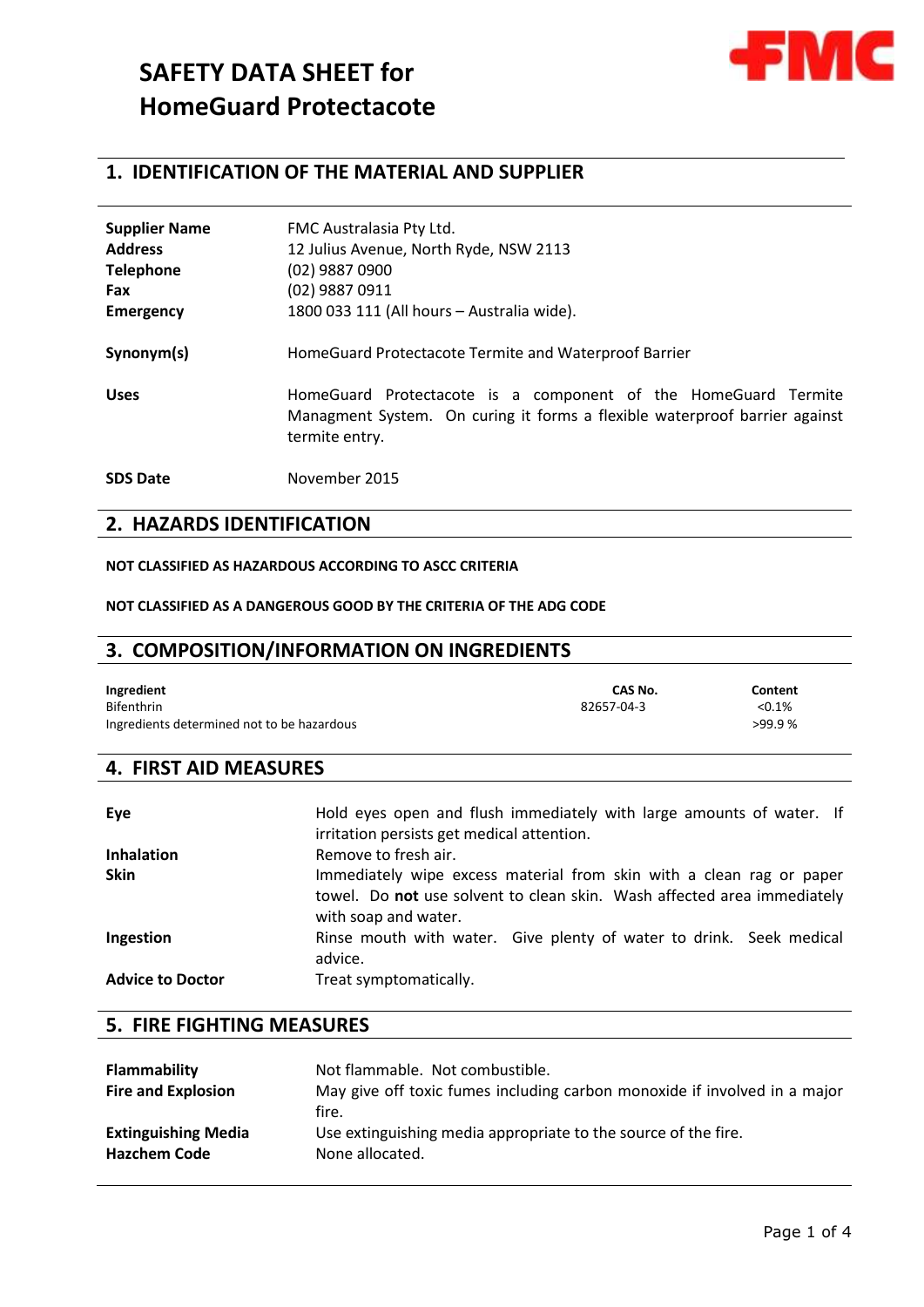# **6. ACCIDENTAL RELEASE MEASURES**

**Spillage** SMALL SPILLS: Wipe up with rag or absorbent paper. LARGE SPILLS: Wear protective equipment to prevent skin and eye contact. Contain spill to prevent contamination of drains and waterways. Isolate any leaking containers and transfer contents to alternative suitable containers. Shovel spilled material into suitable containers for re-use or disposal at a licensed site. Do not flush spilt material into natural waterways or sewage systems. Cured material can only be removed by cutting or abrasion.

#### **7. STORAGE AND HANDLING**

| <b>Storage</b>  | Store in the tightly closed original container in a dry, cool place out of direct |  |  |
|-----------------|-----------------------------------------------------------------------------------|--|--|
|                 | sunlight. Protect from freezing.                                                  |  |  |
| <b>Handling</b> | Read the product label before use. Always wash hands before eating,               |  |  |
|                 | smoking or using the toilet.                                                      |  |  |

### **8. EXPOSURE CONTROLS/PERSONAL PROTECTION**

| <b>Exposure Standards</b><br><b>Biological Limits</b> | None allocated<br>None allocated                                                                           |
|-------------------------------------------------------|------------------------------------------------------------------------------------------------------------|
| <b>Engineering Controls</b>                           | Natural ventilation is adequate under normal conditions of use. Keep<br>containers closed when not in use. |
| <b>PPE</b>                                            | Wear eye protection, gloves and protective clothing to prevent skin and eye<br>contact.                    |

### **9. PHYSICAL AND CHEMICAL PROPERTIES**

**Appearance** Viscous grey liquid **Evaporation Rate** Not applicable **Odour Characteristic <b>Solubility (water)** Disperses. **pH (neat)** 7 - 10 **% Volatiles** Not determined **Vapour Pressure Not applicable <b>Flammability Not flammable Not flammable Vapour Density** Not applicable **Flash Point** Not applicable **Boiling Point** >100°C **Upper Explosion Limit** Not applicable **Specific Gravity 1.2 to 1.3 Lower Explosion Limit** Mot applicable

### **10. STABILITY AND REACTIVITY**

| <b>Conditions to Avoid</b><br>None known<br><b>Material to Avoid</b><br>Do not contaminate with foreign substances.<br>May give off toxic fumes including carbon monoxide if heated to<br><b>Decomposition</b><br>decomposition.<br>None known.<br><b>Hazardous Reactions</b> | <b>11. TOXICOLOGICAL INFORMATION</b> |  |  |
|-------------------------------------------------------------------------------------------------------------------------------------------------------------------------------------------------------------------------------------------------------------------------------|--------------------------------------|--|--|
|                                                                                                                                                                                                                                                                               |                                      |  |  |
|                                                                                                                                                                                                                                                                               |                                      |  |  |
|                                                                                                                                                                                                                                                                               |                                      |  |  |
|                                                                                                                                                                                                                                                                               |                                      |  |  |
|                                                                                                                                                                                                                                                                               |                                      |  |  |
| Stable under normal conditions of use.<br><b>Chemical Stability</b>                                                                                                                                                                                                           |                                      |  |  |

### **Health Hazard Summary** No adverse health effects expected if this product is handled in accordance with this Safety Data Sheet and the product label. **Eye** May cause slight irritation. **Inhalation** Not considered harmful due to low vapour pressure. **Skin** May cause irritation in some sensitive individuals with repeated or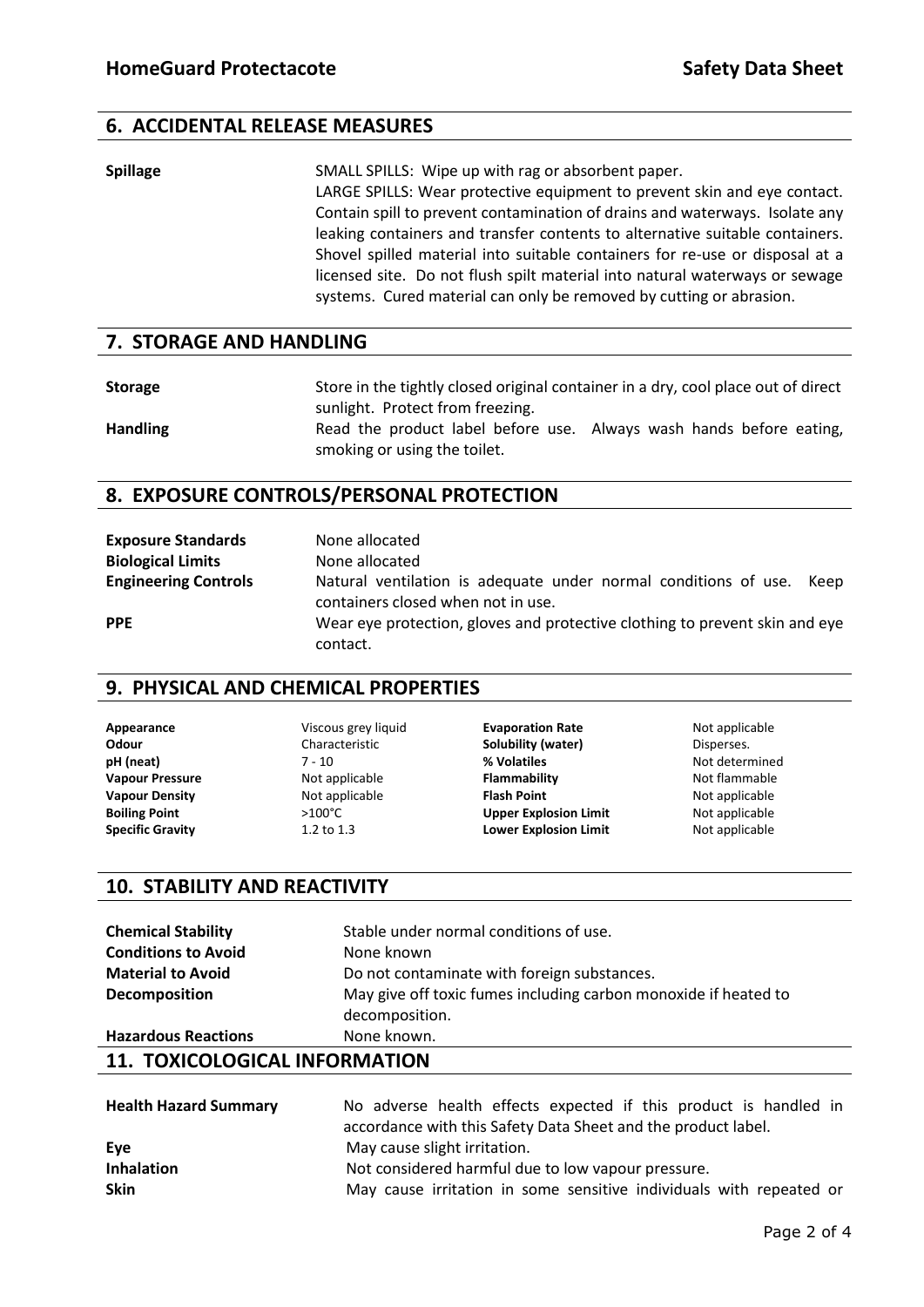|                      | prolonged contact.                                               |
|----------------------|------------------------------------------------------------------|
| Ingestion            | Low acute toxicity. May cause discomfort, nausea and vomiting if |
|                      | swallowed in large amounts.                                      |
| <b>Toxicity Data</b> | Practically non-toxic                                            |
|                      |                                                                  |

### **12. ECOLOGICAL INFORMATION**

| <b>Ecotoxicity</b>            | Harmful to aquatic organisms. Do not contaminate waterways with this                                |
|-------------------------------|-----------------------------------------------------------------------------------------------------|
| Persistence and degradability | product.<br>This product is not biodegradable and should be disposed of at an<br>approved landfill. |

### **13. DISPOSAL CONSIDERATIONS**

Waste Disposal **Waste Disposal** Suitable for disposal at an approved land fill site. **Legislation** Dispose of in accordance with relevant local legislation.

### **14. TRANSPORT INFORMATION**

#### **NOT CLASSIFIED AS A DANGEROUS GOOD BY THE CRITERIA OF THE ADG CODE**

| <b>Shipping Name</b> | None allocated |                     |                |                    |                |
|----------------------|----------------|---------------------|----------------|--------------------|----------------|
| UN No.               | None allocated | <b>DG Class</b>     | None allocated | Subsidiary Risk(s) | None allocated |
| <b>Packing Group</b> | None allocated | <b>Hazchem Code</b> | None allocated | EPG                | Non allocated  |

### **15. REGULATORY INFORMATION**

**Poison Schedule** Not scheduled. **AICS** All ingredients are listed on the Australian Inventory of Chemical Substances (AICS).

### **16. OTHER INFORMATION**

| <b>Additional Information</b> | <b>HEALTH EFFECTS FROM EXPOSURE</b><br>It should be noted that the effects from exposure to this product will<br>depend on several factors including frequency and duration of use,<br>quantity used, control measures, protective equipment used and method<br>of application. It is impractical to prepare a Safety Data Sheet that<br>encompasses all possible scenarios, therefore it is anticipated that users<br>will assess the risks and apply appropriate control methods. |
|-------------------------------|-------------------------------------------------------------------------------------------------------------------------------------------------------------------------------------------------------------------------------------------------------------------------------------------------------------------------------------------------------------------------------------------------------------------------------------------------------------------------------------|
|                               | PERSONAL PROTECTIVE EQUIPMENT GUIDELINES<br>The recommendations for protective equipment contained within this<br>data sheet are intended as a guide only. Factors such as method of<br>application, working environment, quantity used, and the availability of<br>engineering controls should be considered before final selection of<br>personal protective equipment is made.                                                                                                   |
| <b>Status</b>                 | The information contained in this Safety Data Sheet is based on data that<br>we believe to be reliable and has been prepared in good faith, but<br>without guarantee, as conditions and methods of use of our products are                                                                                                                                                                                                                                                          |